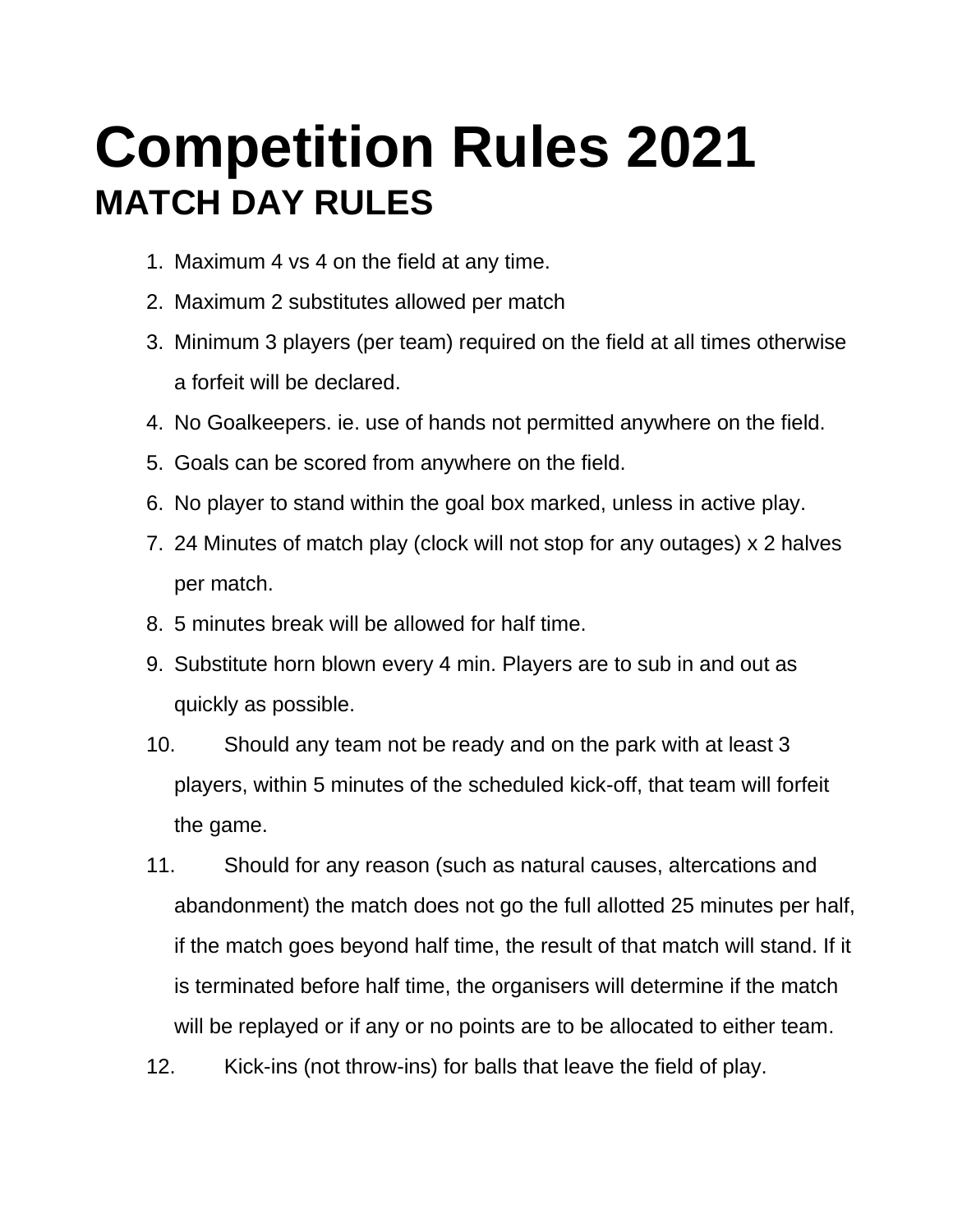- 13. Goal-Kicks are taken from the base line on either side of the defending goal. Player can dribble the ball into play.
- 14. There are no penalties in the regular season. Free kicks are awarded wherever the offence occurs on the field of play and the defending team can stand wherever they like.
- 15. A goal can be scored directly from a corner or kick-in.
- 16. There are no off-sides.

### **POINTS ALLOCATION**

WIN: 3 Points

DRAW: 1 Point

LOSS: 0 Points

FORFEITS: 0 Points for team that forfeits 3 points (no goals) for the team who's opposition forfeits

#### **DISCIPLINARY**

- 1. This competition is meant to be for fun, development and fitness so the referee's decision on the field will at all times be final and there will no appeals process for any yellow or red cards issued.
- 2. VAR will not be used for this competition!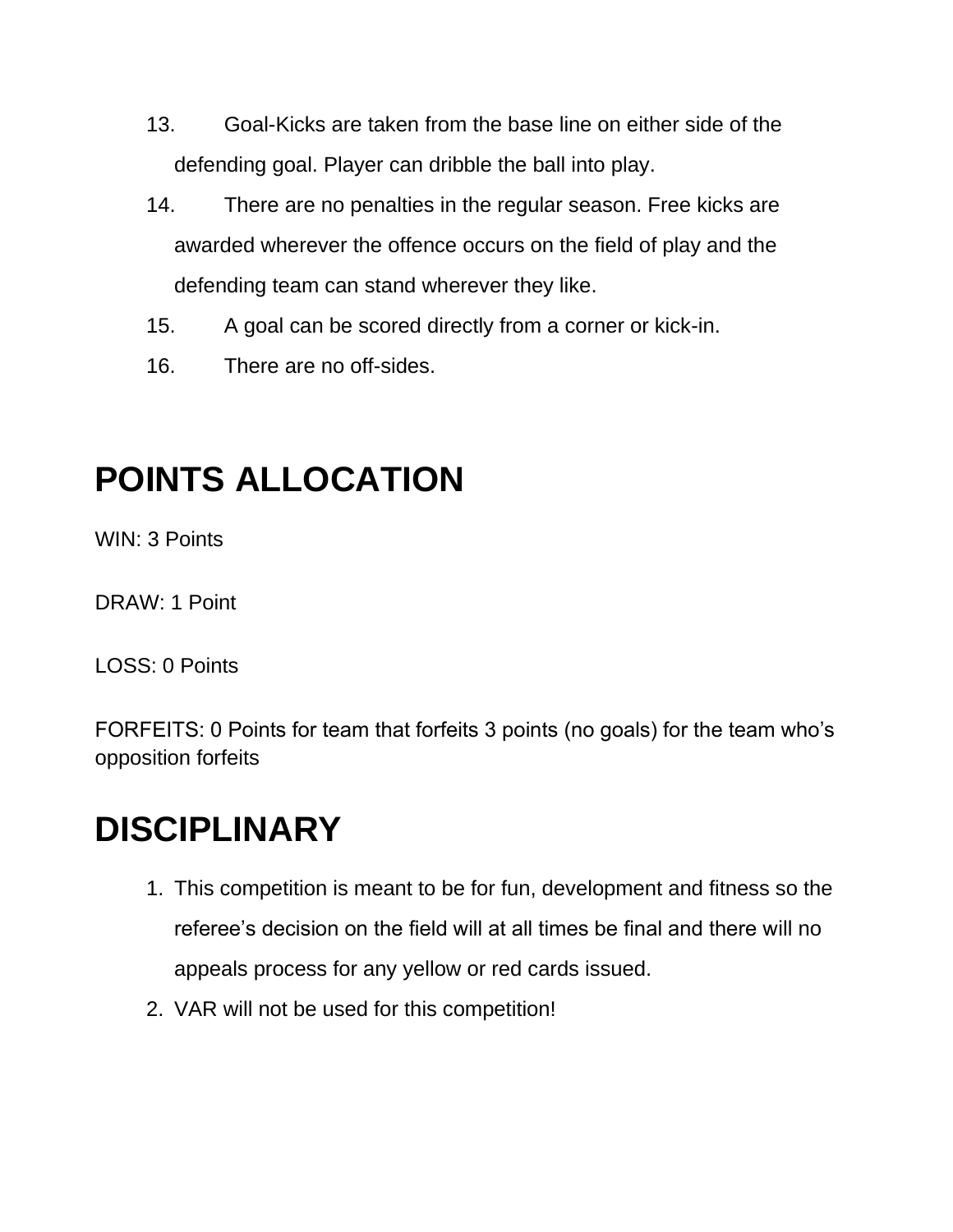### **SEASON STANDINGS**

- 1. At the end of the regular competition, the team with the most points will be deemed to have finished first and the team with the second most points will be deemed to have finished second, and so on.
- 2. Should there be multiple teams on the same amount of points, these teams will be separated as follows, in order:
	- a. Best Goal Difference (ie. Goals Scored less Goals Conceded)
	- b. Most Goals Scored
	- c. Least Goals Conceded
- 3. After this process, should there still be teams on equal standing, then the organisers may decide to arrange a play-off match at a time and date that suits the organisers and both teams.

# **FINALS**

- 1. If any semi-final or grand-final match ends in a draw at the end of regulation time, extra time of 2.5 minutes per half x 2 halves will be played.
- 2. Should the match still not be decided after extra time, the match will then be decided by penalties.